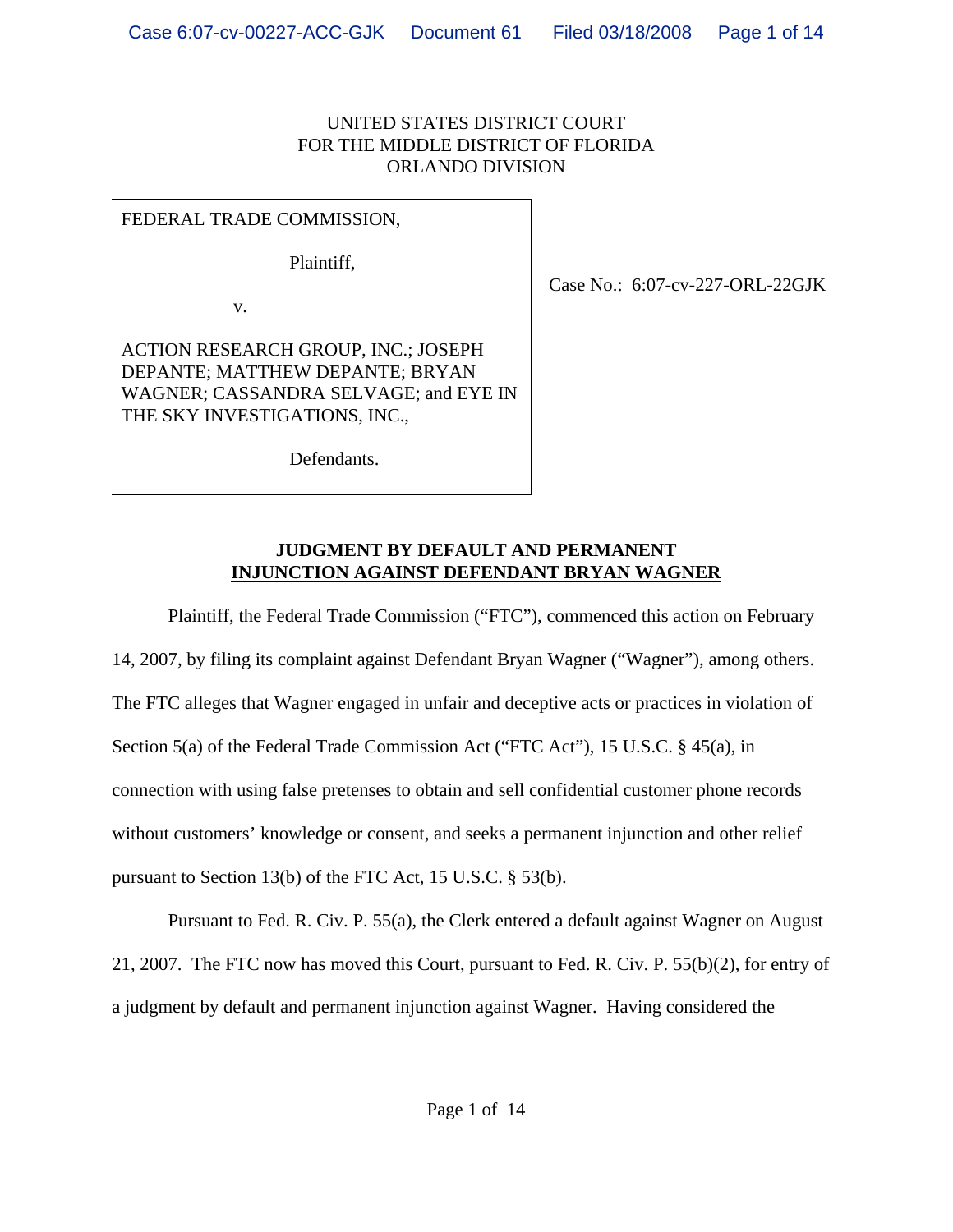memoranda and exhibits filed in support of said motion and all other pleadings and filings in this action, and now being fully advised of the premises, the Court finds that:

1. The FTC has the authority under Section 13(b) of the FTC Act, 15 U.S.C. § 53(b), to seek the relief it has requested.

2. This Court has jurisdiction over the subject matter of this case and has jurisdiction over Wagner. Venue in the Middle District of Florida is proper, and the Complaint states a claim upon which relief may be granted against this Defendant.

3. Wagner's activities are in or affecting commerce, as defined in Section 4 of the FTC Act, 15 U.S.C. § 44.

4. Process and service of process as to Wagner were proper.

5. Wagner is not an infant or an incompetent or in military service or otherwise exempted under the Soldiers' and Sailors' Civil Relief Act of 1940.

6. Wagner failed to answer or otherwise file any response to the Complaint. Accordingly, he is in default for failure to plead in or otherwise defend this action.

7. From at least 2000, Defendant Action Research Group, Inc. ("ARG"), paid Wagner to obtain confidential customer phone records that ARG would then sell to third parties who had requested such records.

8. The account holders have not authorized Wagner to obtain access to or sell their confidential customer phone records. Instead, to obtain such information, he has used false pretenses, fraudulent statements, fraudulent or stolen documents, or other misrepresentations, including posing as a customer of a telecommunications carrier, to induce officers, employees, or agents of telecommunications carriers to disclose confidential customer phone records.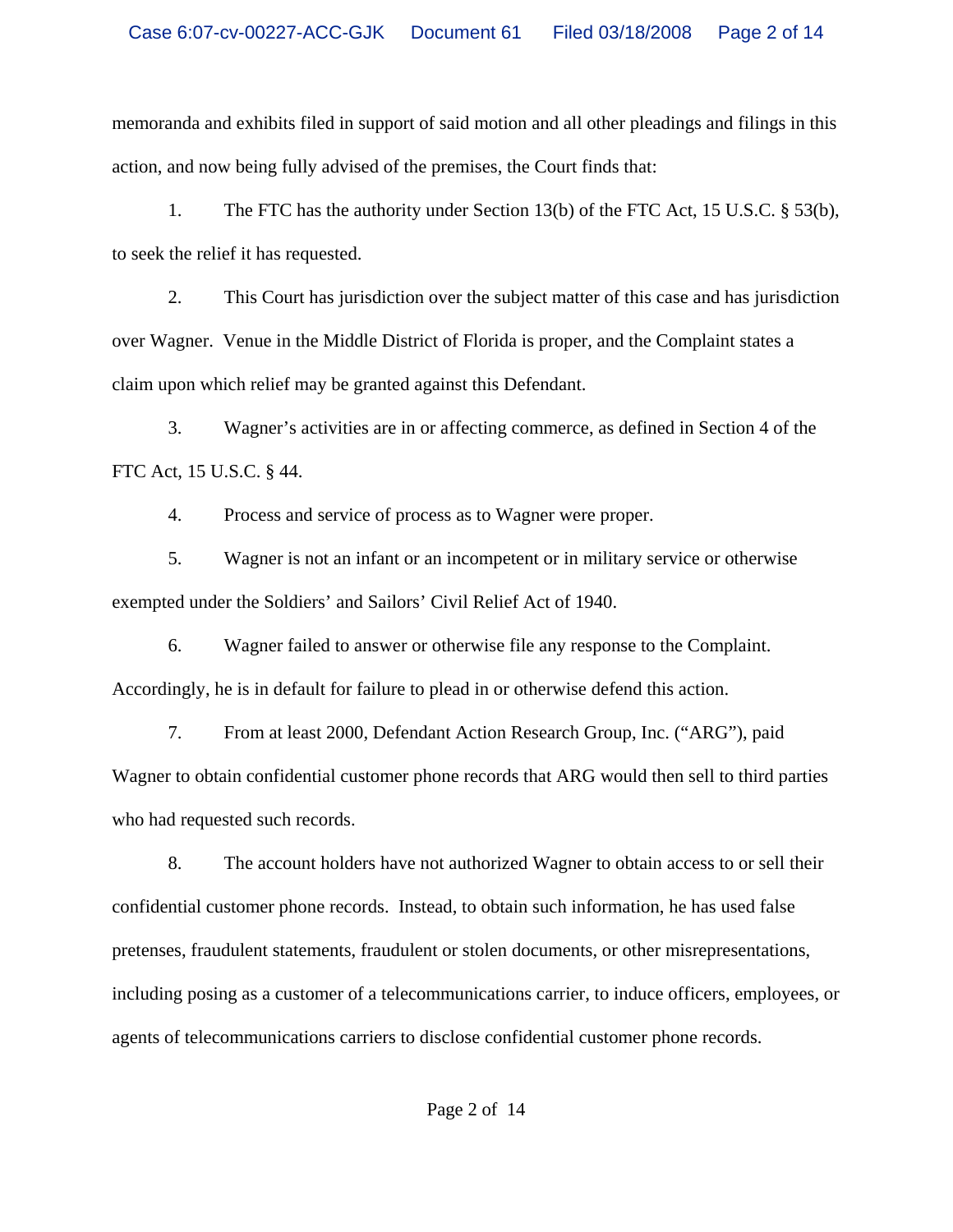9. The invasion of privacy and security resulting from obtaining and selling confidential customer phone records without the consumers' authorization causes substantial harm to consumers and the public, including, but not limited to, endangering the health and safety of consumers. Consumers cannot reasonably avoid these injuries because practices like Wagner's are entirely invisible to them. The harm caused by this Defendant's unauthorized access to and disclosure of confidential customer phone records is not outweighed by countervailing benefits to consumers or to competition. Therefore, his practices constitute unfair and deceptive practices in violation of Section 5(a) of the FTC Act, 15 U.S.C. § 45(a).

10. Without an injunction or Court order prohibiting it, Wagner may continue to engage in the activities alleged in the Complaint or otherwise violate Section 5 of the FTC Act. Accordingly, it is proper in this case to issue a permanent injunction prohibiting Wagner from obtaining and selling customer phone records and from making misrepresentations in connection with the obtaining and selling of consumer personal information. It is also proper that the permanent injunction will provide for FTC monitoring of Wagner's compliance with the injunction.

11. Under Section 13(b) of the FTC Act, the Court has the equitable authority to order disgorgement of ill-gotten gains in the amount of a defendant's unjust enrichment. It is proper in this case to enter a monetary judgment against Wagner, directing him to disgorge his ill-gotten gains resulting from violations of the FTC Act.

12. Wagner's profit from the sale of confidential customer phone records is \$428,085. This figure constitutes the unjust enrichment this Defendant obtained from his unfair and deceptive practices.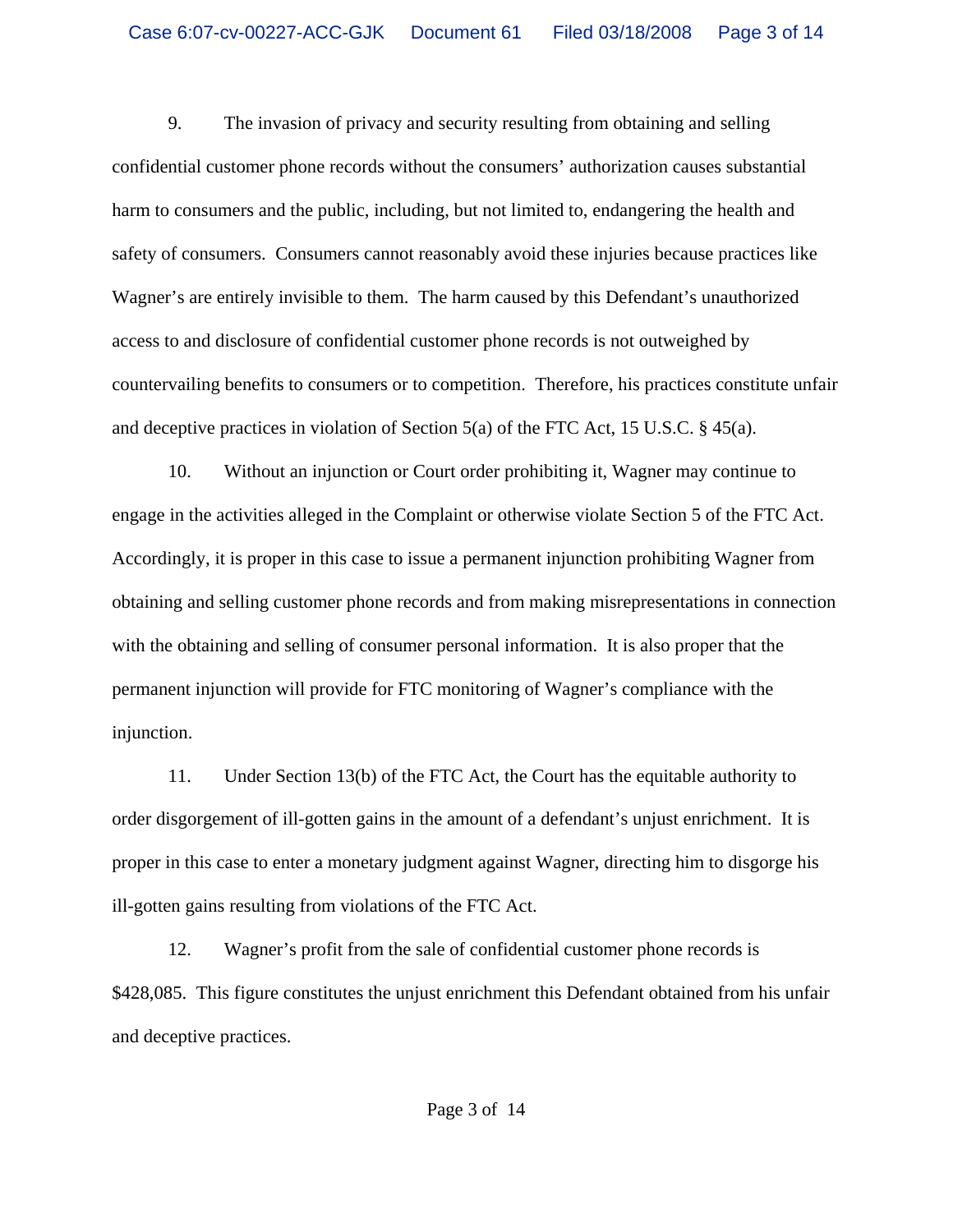13. This action and the relief awarded herein are in addition to, and not in lieu of, other remedies as may be provided by law, including both civil and criminal remedies.

14. The entry of this Order, as set forth below, is in the public interest.

# **IT IS THEREFORE ORDERED, ADJUDGED AND DECREED AS FOLLOWS**: **DEFINITIONS**

For purposes of this Order, the following definitions shall apply:

1. "Customer phone records" means: (a) information that relates to the quantity, technical configuration, type, destination, location, and amount of use of a telecommunications service subscribed to by any customer of a telecommunications carrier, and that is made available to the carrier by the customer solely by virtue of the carrier-customer relationship; and (b) information contained in the bills pertaining to telephone exchange service or telephone toll service received by a customer of a carrier, which includes, but is not limited to, telephone call detail records.

2. "Consumer personal information" means any individually identifiable information concerning a consumer, including, but not limited to: (a) an unpublished or unlisted wire line or wireless phone number; (b) an unpublished or unlisted physical or mailing address, including street name and name of city or town, Post Office Box number, or Private Mailbox number; (c) an email address or other online contact information, such as an instant messaging user identifier or a screen name that reveals an individual's email address; (d) a Social Security number in whole or in part; (e) credit and/or debit card information, including credit and/or debit card number, expiration date, data stored on the magnetic strip of a credit or debit card, and transaction detail records; (f) bank account information or transaction records including the ABA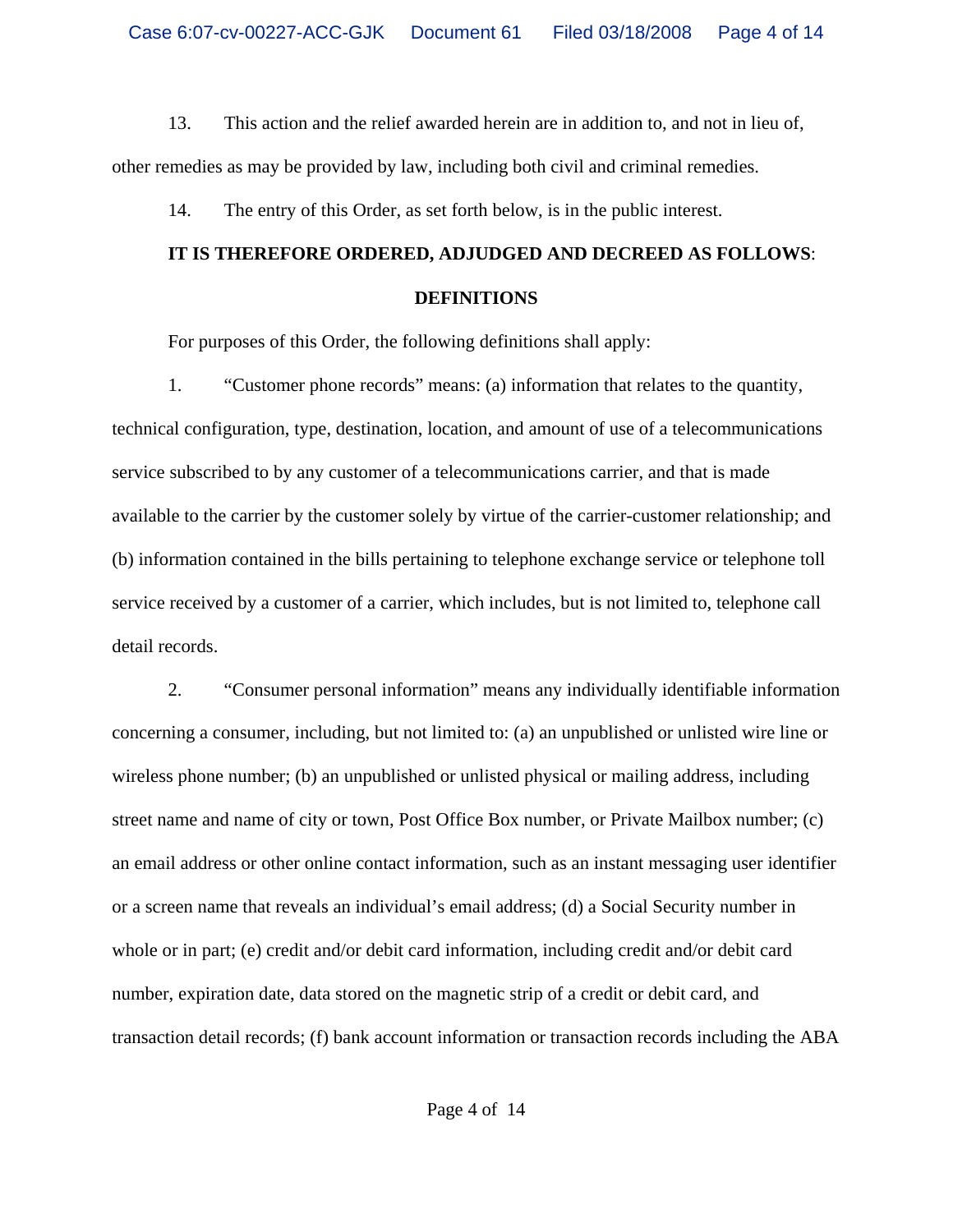routing number, account number, check number, and transaction detail records; (g) a driver's license number; or (h) any other information from or about an individual consumer that is combined with (a) through (g) above.

# **BAN ON SALE OF CUSTOMER PHONE RECORDS**

**I.** IT IS THEREFORE ORDERED that Defendant Wagner, his assigns, agents, servants, employees, and those persons in active concert or participation with him who receive actual notice of this Order by personal service or otherwise, are hereby restrained and enjoined from obtaining, causing others to obtain, marketing, or selling customer phone records and consumer personal information that is derived from customer phone records. Nothing in this Order shall be read as an exception to Section I.

# **PROHIBITED BUSINESS ACTIVITIES**

**II. IT IS FURTHER ORDERED** that Defendant Wagner, his assigns, agents, servants, employees, and those persons in active concert or participation with him who receive actual notice of this Order by personal service or otherwise, in connection with the obtaining, marketing or sale of any consumer personal information, are hereby restrained and enjoined from:

A. Making false or deceptive statements or representations, including but not limited to impersonating any person or entity, directly or by implication, to any person or entity in order to obtain consumer personal information;

B. Requesting any person or entity to obtain consumer personal information relating to any third person, if the person making such a request knows or should know that the person or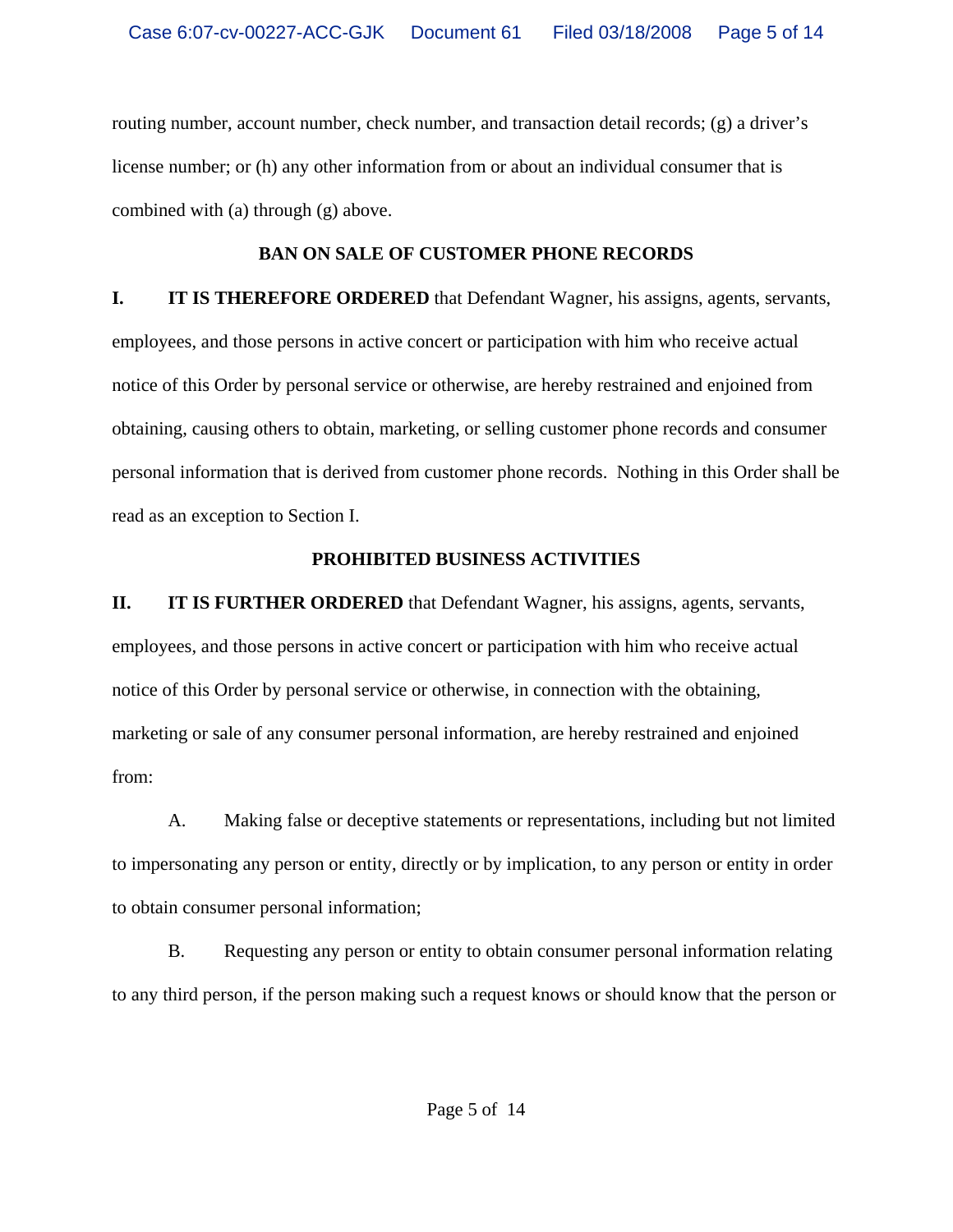entity to whom such a request is made will obtain or attempt to obtain such information in violation of Subsection A of Section II.

# **MONETARY RELIEF**

#### **III. IT IS FURTHER ORDERED** that:

A. Judgment is hereby entered against Defendant Wagner in the amount of \$428,085, with post-judgment interest at the legal rate. The monetary judgment set forth in this Section III is enforceable against any asset owned jointly by, on behalf of, for the benefit of, or in trust by or for the Defendant, whether held as tenants in common, joint tenants with or without the right of survivorship, tenants by the entirety, and/or community property. The entry of this monetary judgment does not preclude the FTC from establishing in any litigation that actual sales by this Defendant exceeded this amount.

B. Any funds received by the FTC pursuant to Section III shall be deposited into a fund administered by the FTC or its agent to be used for such equitable relief, including but not limited to consumer information remedies and disgorgement to the U.S. Treasury of ill-gotten monies, as the FTC determines to be reasonably related to this Defendant's practices alleged in the Complaint. Defendant Wagner shall have no right to challenge the FTC's choice of remedies under Section III.

 C. The facts as alleged in the Complaint shall be taken as true in the event of any subsequent litigation to collect amounts due pursuant to this Order, including but not limited to a nondischargeability complaint in any bankruptcy proceeding.

D. The judgment entered pursuant to Section III is equitable monetary relief, solely remedial in nature, and not a fine, penalty, punitive assessment, or forfeiture.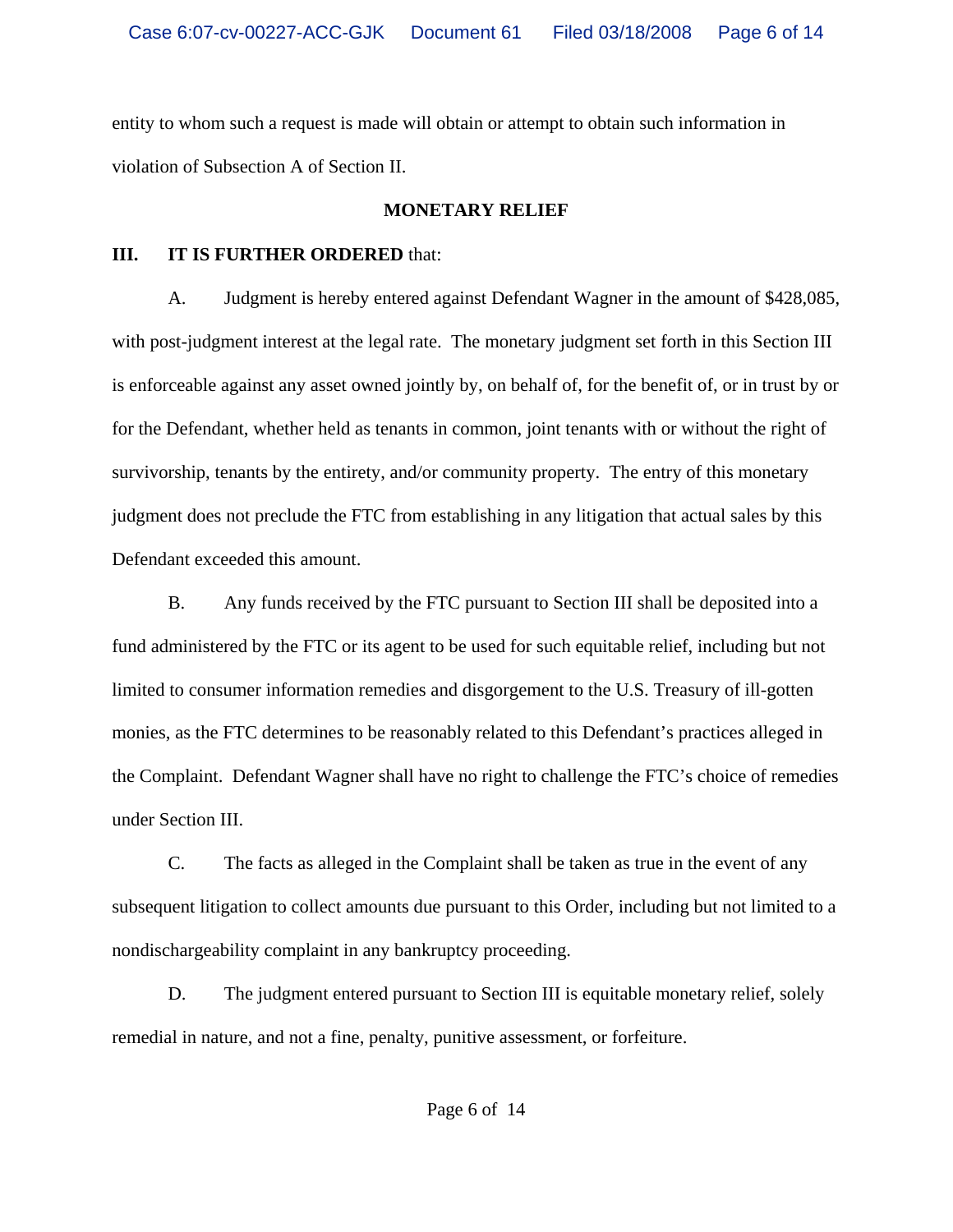E. Defendant Wagner is hereby required, in accordance with 31 U.S.C. § 7701, to furnish to the FTC his tax identification number, if any, which shall be used for purposes of collecting and reporting on any delinquent amount arising out of this Order.

F. Pursuant to Section  $604(a)(1)$  of the Fair Credit Reporting Act, 15 U.S.C. § 1681b(a)(1), any consumer reporting agency may furnish a consumer report concerning Defendant Wagner to the FTC.

#### **TURNOVER OF ASSETS**

# **IV. IT IS FURTHER ORDERED** that:

A. In order to partially satisfy the monetary judgment set forth in Section III of this Order, any financial or brokerage institution, escrow agent, title company, commodity trading company, business entity, or person, whether located within the United States or outside the United States, that holds, controls, or maintains accounts or assets of, on behalf of, or for the benefit of, Defendant Wagner shall turn over such account or asset to the FTC within five (5) business days of receiving notice of this Order by any means, including but not limited to via facsimile.

B. In order to partially satisfy the monetary judgment set forth in Section III of this Order, Defendant Wagner shall provide an accounting of, and turn over to the FTC, within fifteen (15) business days following the entry of this Order, all assets, real and personal, wherever located within the United States held: (a) by Defendant; (b) for Defendant's benefit; or (c) under Defendant's direct or indirect control, including, but not limited to all assets placed in trust by, for, for the benefit of, on account of, or on behalf of Defendant.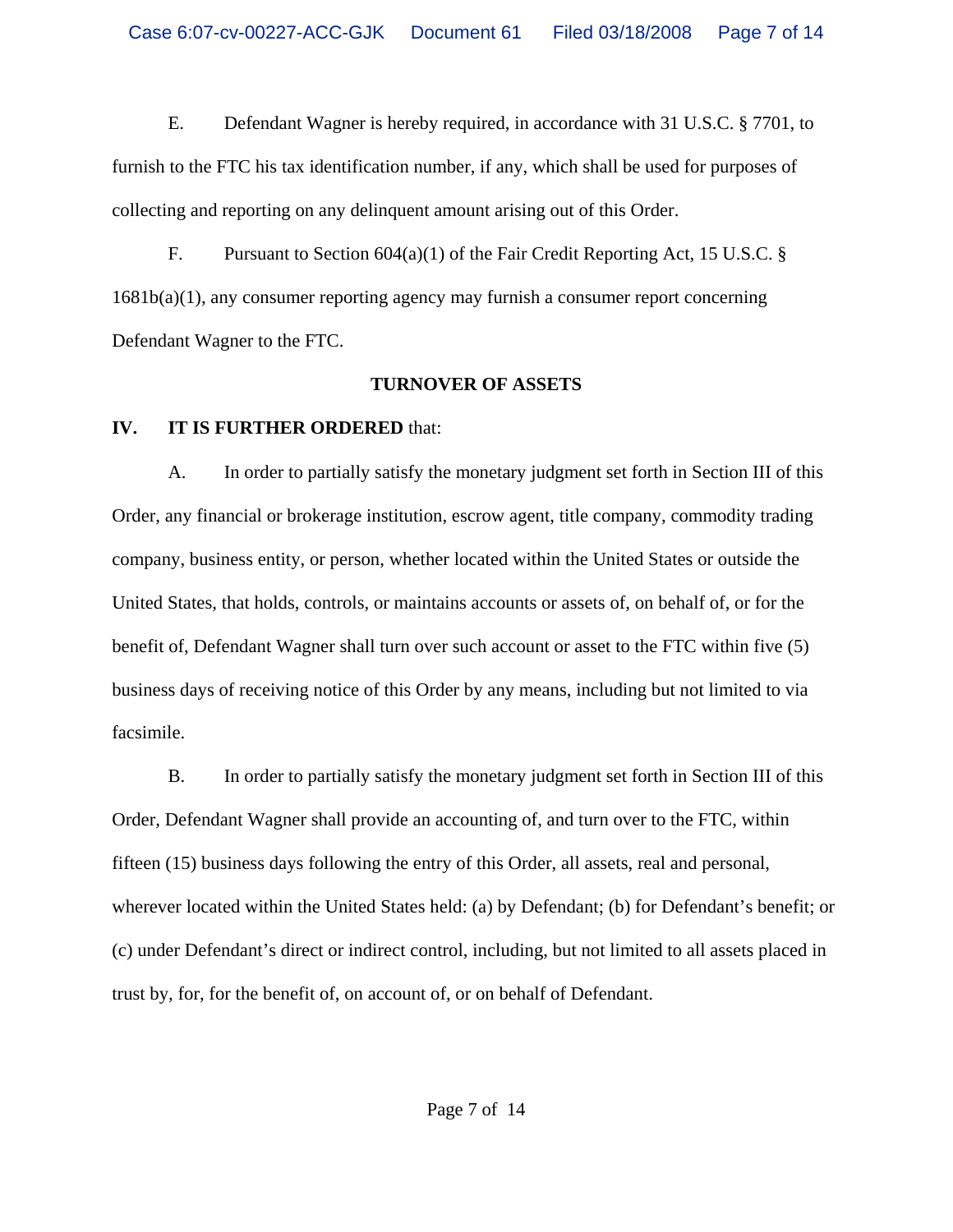C. In order to partially satisfy the monetary judgment set forth in Section III of this Order, Defendant Wagner shall provide an accounting of, and repatriate and turn over to the FTC, within fifteen (15) business days following the entry of this Order, all assets, real and personal, where ever located in foreign countries held: (a) by Defendant; (b) for Defendant's benefit; or (c) under Defendant's direct or indirect control, including but not limited to all assets placed in trust by, for, for the benefit of, on account of, or on behalf of Defendant.

#### **DISTRIBUTION OF ORDER**

**V.** IT IS FURTHER ORDERED that, for a period of ten (10) years from the date of entry of this Order, Defendant Wagner shall deliver copies of the Order as directed below:

A. For any business that Defendant Wagner controls, directly or indirectly, or in which he has a majority ownership interest, Defendant Wagner must deliver a copy of this Order to all principals, officers, directors, and managers of that business. Defendant Wagner must also deliver copies of this Order to all employees, agents, and representatives of that business who engage in conduct related to the subject matter of the Order. For current personnel, delivery shall be within (5) days of service of this Order upon Defendant Wagner. For new personnel, delivery shall occur prior to them assuming their responsibilities.

B. For any business in which Defendant Wagner is not a control person of a business but otherwise engages in conduct related to the subject matter of this Order, Defendant Wagner must deliver a copy of this Order to all principals and managers of such business before engaging in such conduct.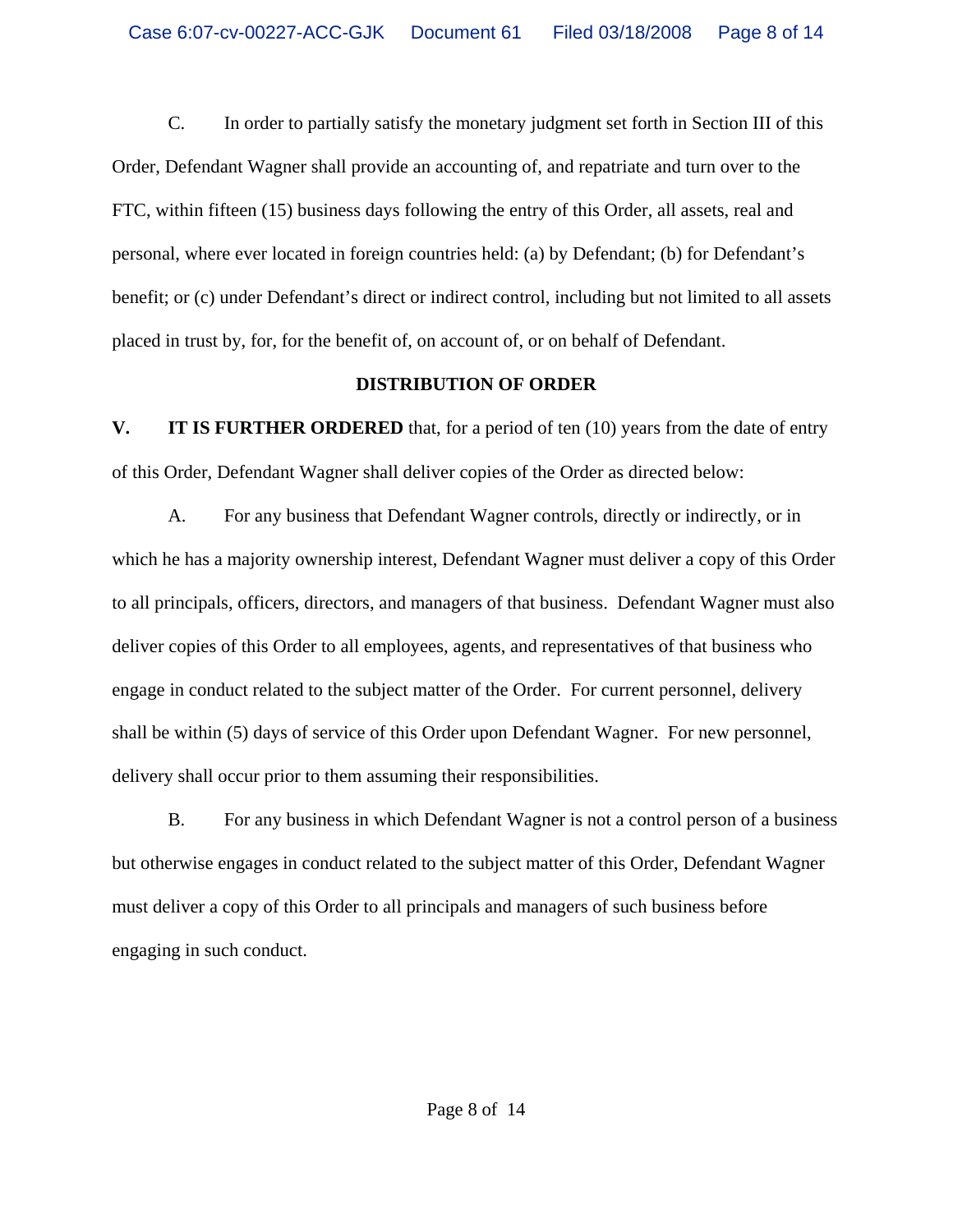C. Defendant Wagner must secure a signed and dated statement acknowledging receipt of the Order, within thirty (30) days of delivery, from all persons receiving a copy of the Order pursuant to Section V.

### **RECORD-KEEPING PROVISIONS**

**VI. IT IS FURTHER ORDERED** that, for a period of eight (8) years from the date of entry of this Order, Defendant Wagner, in connection with any business (1) in which he is the majority owner of or otherwise directly or indirectly controls the business and (2) that is engaged in or assists others engaged in the advertising, promoting, marketing, offering for sale, sale, or distribution of consumer personal information, and his agents, employees, successors, and assigns, and those persons in active concert or participation with him who receive actual notice of this Order by personal service or otherwise, are hereby restrained and enjoined from failing to create and retain the following records:

A. Accounting records that reflect the cost of goods or services sold, revenues generated, and the disbursement of such revenues;

B. Personnel records accurately reflecting: the name, address, and telephone number of each person employed in any capacity by such business, including as an independent contractor; that person's job title or position; the date upon which the person commenced work; and the date and reason for the person's termination, if applicable;

C. Customer files containing the names, addresses, phone numbers, dollar amounts paid, quantity of goods or services purchased, and description of goods or services purchased, to the extent such information is obtained in the ordinary course of business;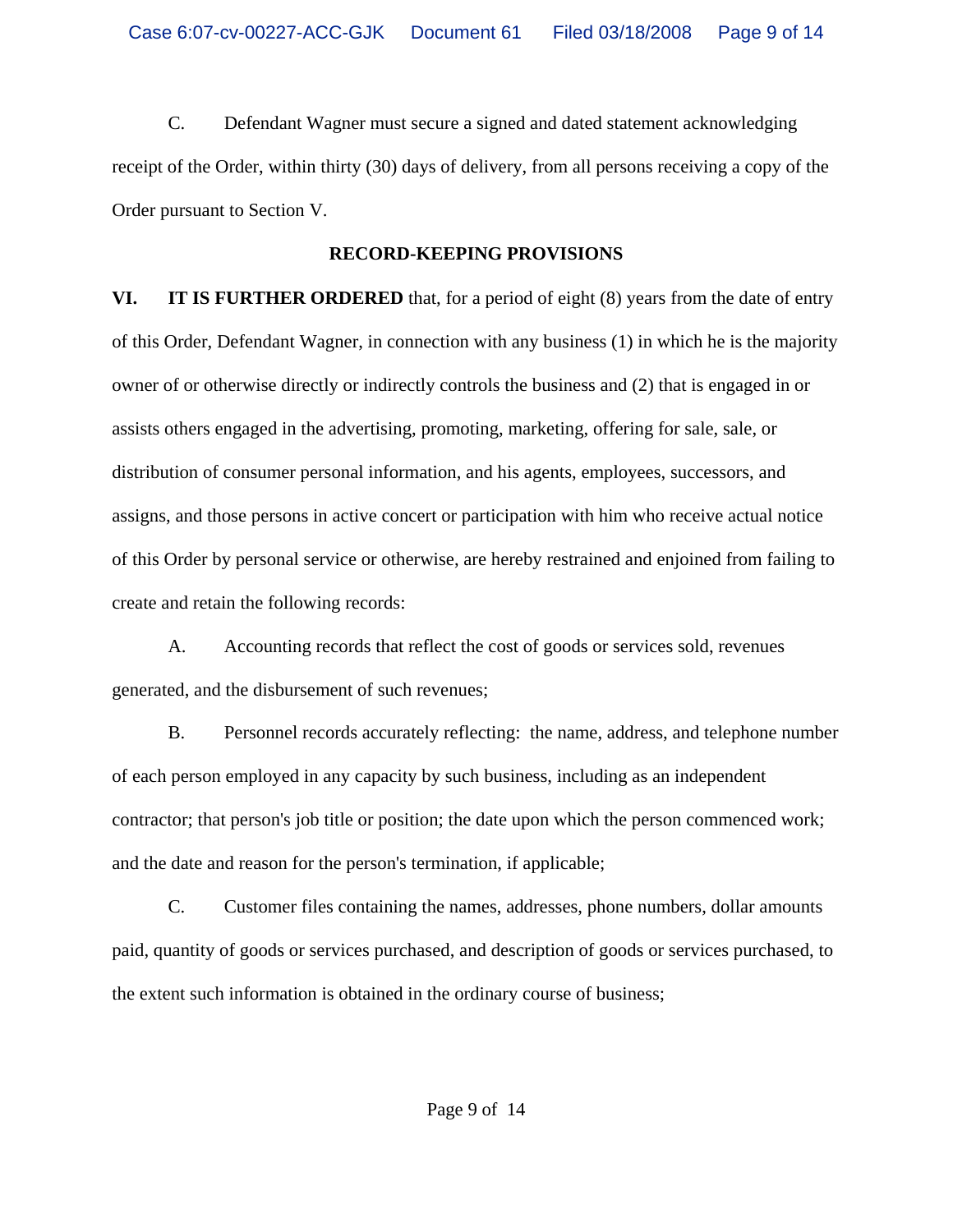D. Complaints and refund requests (whether received directly, indirectly, or through any third party) and any responses to those complaints or requests;

E. Copies of all sales scripts, training materials, advertisements, or other marketing materials, and records that accurately reflect the time periods during which such materials were used and the persons and business entities that used such materials;

F. To the extent consumer personal information is obtained through the use of any third party, records that accurately reflect the name, address, and telephone number of such third party, including, but not limited to, copies of all contracts and correspondence between Defendant and such third party; and

G. Copies of each acknowledgment of receipt of Order required to be obtained pursuant to Section V of this Order.

# **COMPLIANCE REPORTING**

**VII. IT IS FURTHER ORDERED** that, in order that compliance with the provisions of this Order may be monitored:

A. For a period of five (5) years from the date of entry of this Order,

1. Defendant Wagner shall notify the FTC of the following:

a. Any changes in his residence, mailing addresses, and telephone numbers, within ten (10) days of the date of such change;

b. Any changes in his employment status (including

self-employment), and any change in his ownership in any business entity, within ten (10) days of the date of such change. Such notice shall include the name and address of each business that he is affiliated with, employed by, creates, forms, or performs services for; a statement of the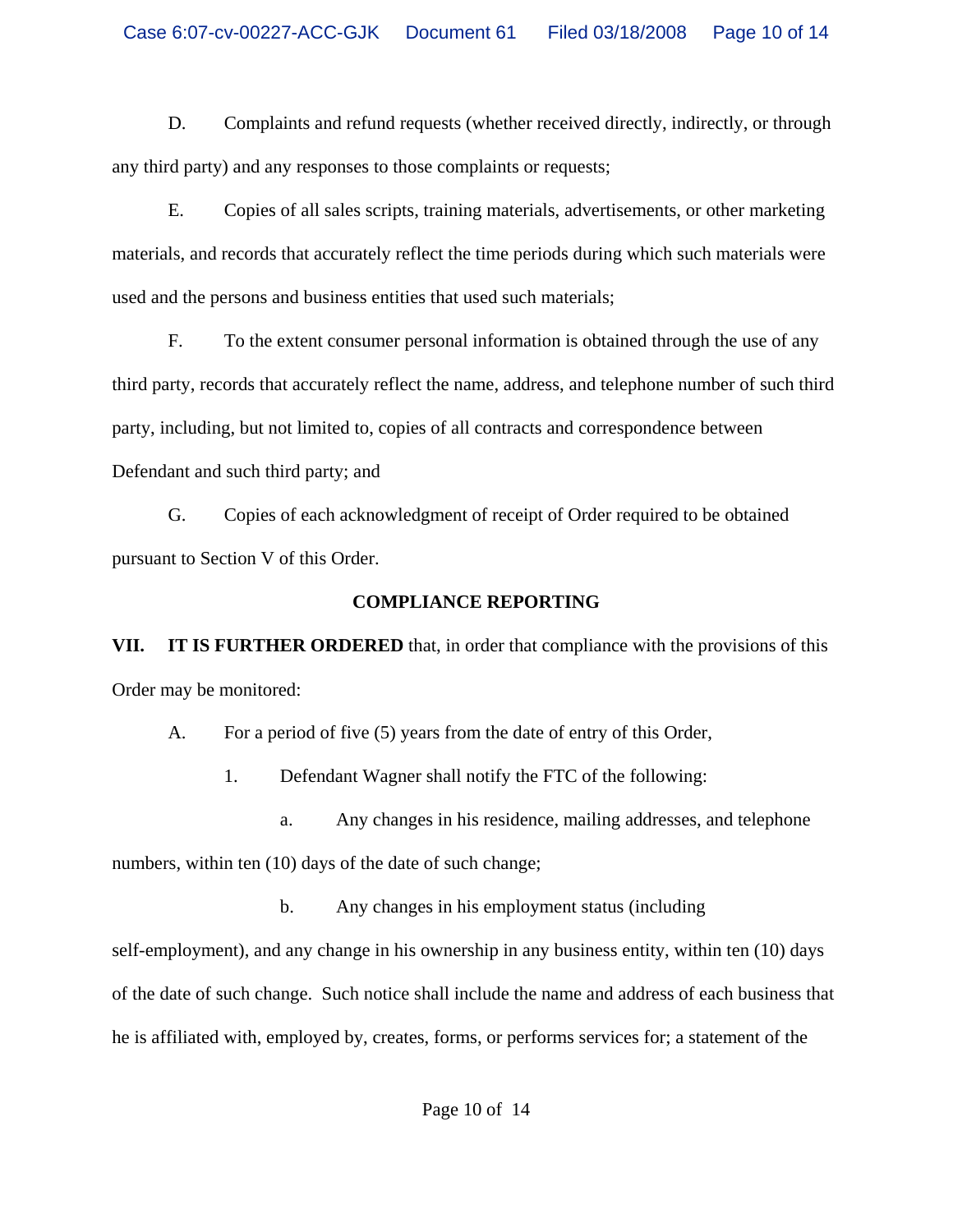nature of the business; and a statement of his duties and responsibilities in connection with the business or employment; and

c. Any changes in his name or use of any aliases or fictitious names; and

2. Defendant Wagner shall notify the FTC of any changes in corporate structure of any business entity that he directly or indirectly controls or in which he has an ownership interest which may affect compliance obligations arising under this Order, including but not limited to: a dissolution, assignment, sale, merger, or other action that would result in the emergence of a successor entity; the creation or dissolution of a subsidiary, parent, or affiliate that engages in any acts or practices subject to this Order; the filing of a bankruptcy petition; or a change in the corporate name or address, at least thirty (30) days prior to such change, *provided* that, with respect to any proposed change in the corporation about which Defendant learns fewer than thirty (30) days prior to the date such action is to take place, Defendant shall notify the FTC as soon as is practicable after obtaining such knowledge.

B. One hundred and eighty (180) days after the date of entry of this Order, Defendant Wagner shall provide a written report to the FTC, sworn to under penalty of perjury, setting forth in detail the manner and form in which he has complied and is complying with this Order. This report shall include, but not be limited to:

1. His then-current residence address, mailing addresses, and telephone numbers;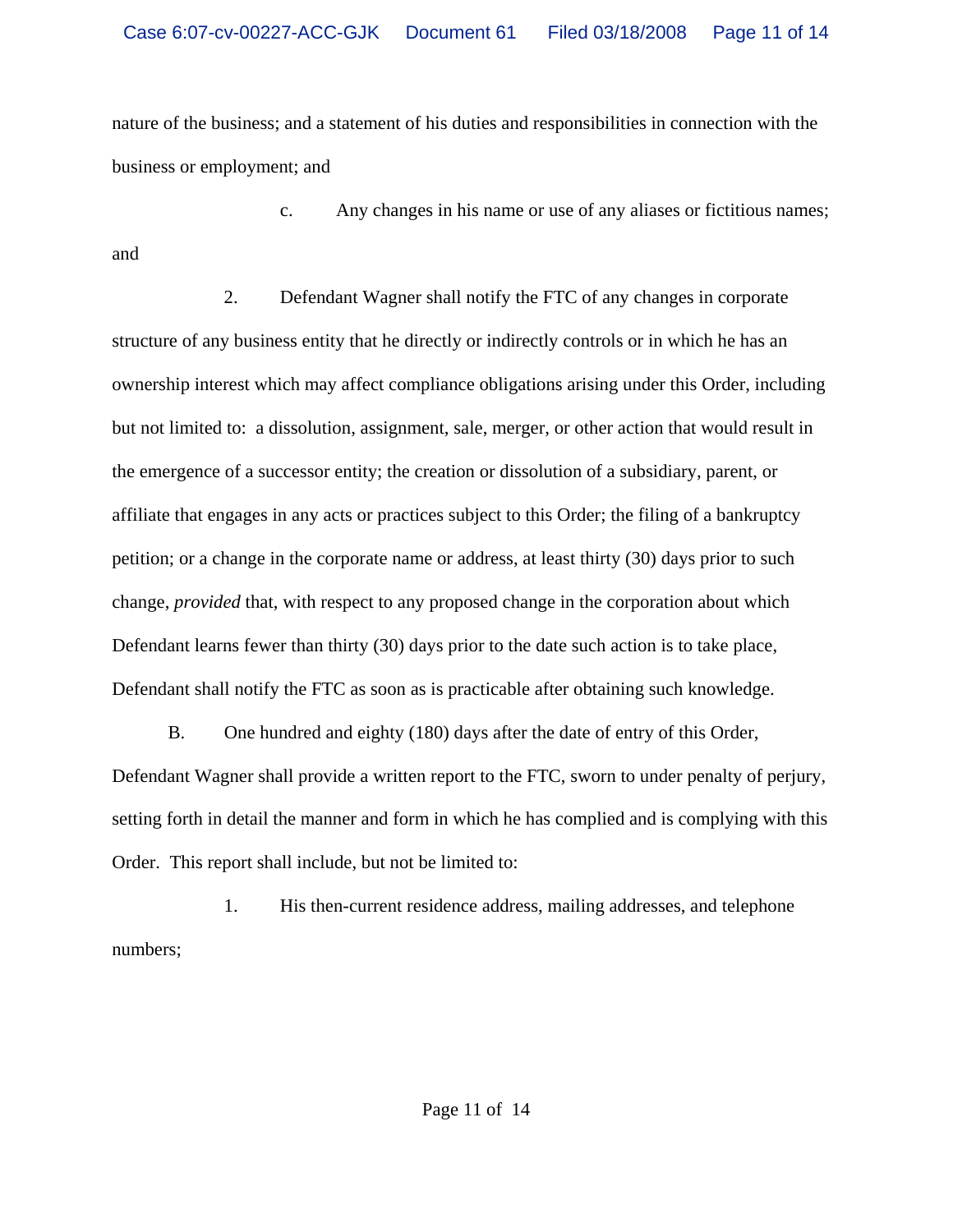2. His then-current employment and business addresses and telephone

numbers, a description of the business activities of each such employer or business, and his title and responsibilities, for each such employer or business;

3. A copy of each acknowledgment of receipt of this Order, obtained

pursuant to Section V; and

4. Any other changes required to be reported under subparagraph A of this

Section VII.

C. For the purposes of this Order, Defendant Wagner shall, unless otherwise directed by the FTC's authorized representatives, mail all written notifications to the FTC to:

> Associate Director of Enforcement Federal Trade Commission 600 Pennsylvania Avenue NW Room NJ-2122 Washington, DC 20580 Re: FTC v. Action Research Group, Inc., et. al.

D. For purposes of the compliance reporting and monitoring required by this Order,

the FTC is authorized to communicate directly with Defendant Wagner.

# **COMPLIANCE MONITORING**

**VIII. IT IS FURTHER ORDERED** that, for the purpose of monitoring and investigating compliance with any provision of this Order:

A. Within ten (10) days of receipt of written notice from a representative of the FTC,

Defendant Wagner shall submit additional written reports, sworn to under penalty of perjury;

produce documents for inspection and copying; appear for deposition; and/or provide entry

during normal business hours to any business location in Defendant's possession or direct or

indirect control to inspect the business operation;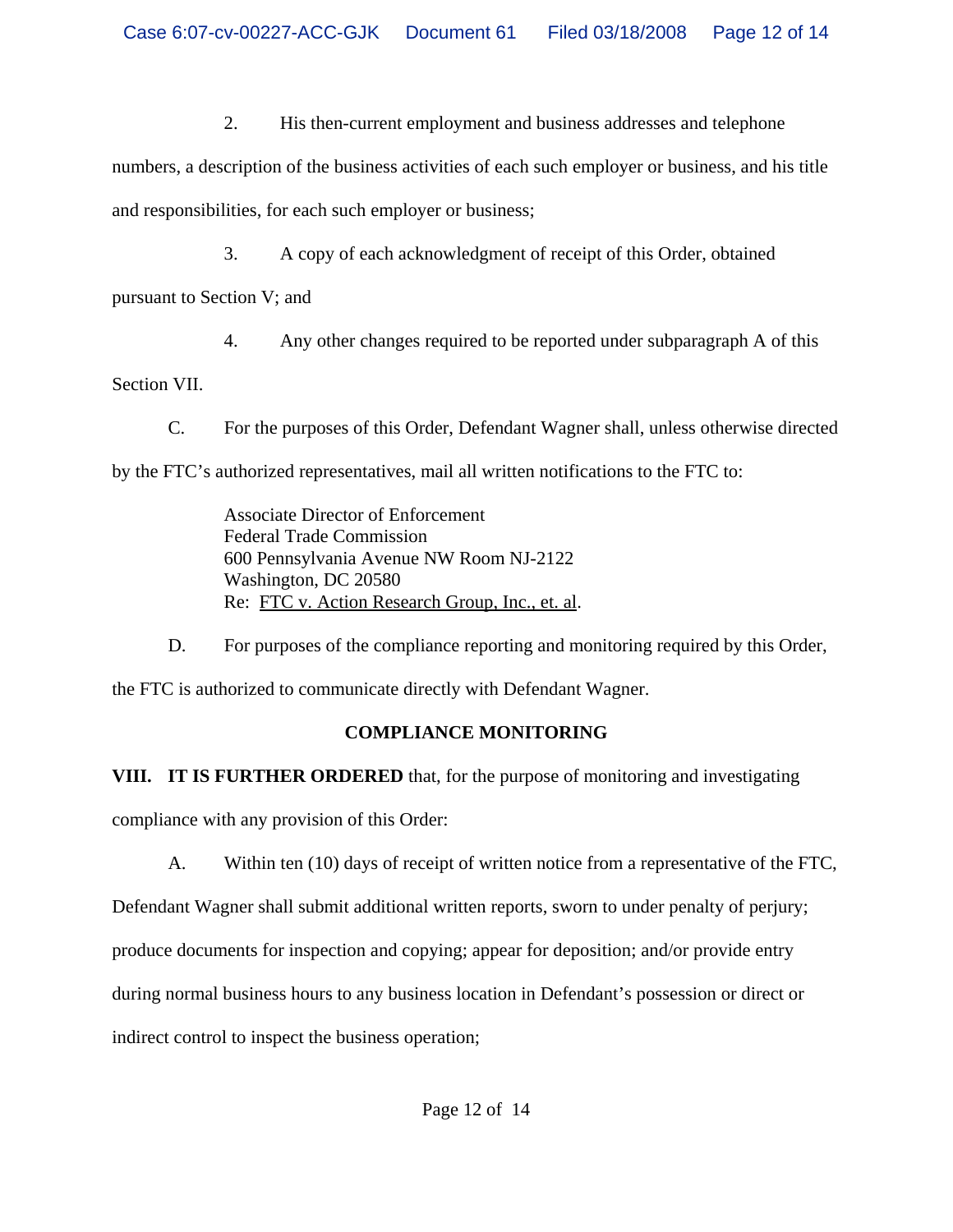B. In addition, the FTC is authorized to monitor compliance with this Order by all other lawful means, including but not limited to the following:

1. obtaining discovery from any person, without further leave of court, using the procedures prescribed by Fed. R. Civ. P. 30, 31, 33, 34, 36, and 45; and

2. posing as consumers and suppliers to Defendant Wagner, his employees, or any other entity managed or controlled in whole or in part by him, without the necessity of identification or prior notice; and

C. Defendant Wagner shall permit representatives of the FTC to interview any employer, consultant, independent contractor, representative, agent, or employee who has agreed to such an interview, relating in any way to any conduct subject to this Order. The person interviewed may have counsel present.

*Provided, however,* that nothing in this Order shall limit the FTC's lawful use of compulsory process, pursuant to Sections 9 and 20 of the FTC Act, 15 U.S.C. §§ 49, 57b-1, to obtain any documentary material, tangible things, testimony, or information relevant to unfair or deceptive acts or practices in or affecting commerce (within the meaning of 15 U.S.C.  $\S$  45(a)(1)).

# **ACKNOWLEDGMENT OF RECEIPT OF ORDER**

**IX. IT IS FURTHER ORDERED** that, within five (5) business days after receipt of this Order, as entered by the Court, Defendant Wagner shall submit to the FTC a truthful sworn statement acknowledging receipt of this Order.

# **RETENTION OF JURISDICTION**

**X. IT IS FURTHER ORDERED** that this Court shall retain jurisdiction of this matter, for purposes of construction, modification, and enforcement of this Order.